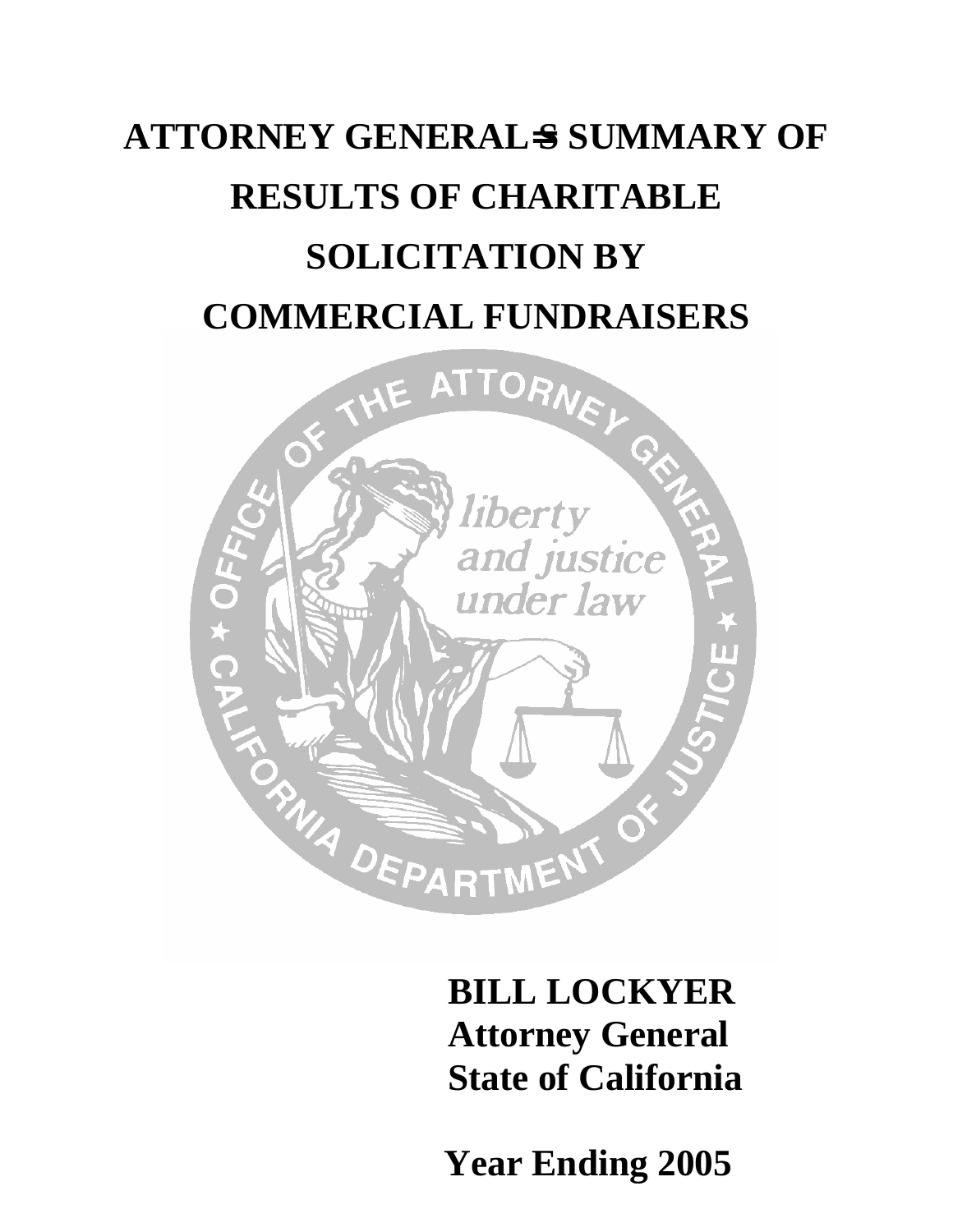### ATTORNEY GENERAL SSUMMARY OF RESULTS OF CHARITABLE

### SOLICITATION BY COMMERCIAL FUNDRAISERS (Government Code ' 12599)

### TABLE OF CONTENTS

| <b>INTRODUCTION</b> | <b>PAGES</b><br>$1 - 2$ |                                                                                                                     |          |
|---------------------|-------------------------|---------------------------------------------------------------------------------------------------------------------|----------|
|                     |                         | 2005 REPORTS CHART: AVERAGE PERCENT TO CHARITY,<br><b>REVENUE TO CHARITY</b>                                        | 3        |
| <b>TABLE</b>        | SUBJECT/TITLE           |                                                                                                                     |          |
| 1                   |                         | CFR LISTING BY PERCENTAGE TO CHARITY<br>IN WHICH 15% OR LESS WENT TO CHARITY                                        | $4 - 13$ |
| $\overline{2}$      |                         | CFR LISTING BY PERCENTAGE TO CHARITY                                                                                | 14-58    |
| 3                   |                         | <b>CHARITY/CHARITABLE PURPOSE LISTED</b><br>ALPHABETICALLY WITH CFR                                                 | 59-141   |
| $\overline{4}$      |                         | BREAKDOWN OF CAMPAIGNS BY EVENT                                                                                     | 142-218  |
| 5                   |                         | LISTING OF FINANCIAL REPORTS RECEIVED<br>THAT ARE UNACCEPTABLE FOR FILING<br>SORTED BY PERCENT TO CHARITY           | 219-221  |
| 6                   |                         | <b>COMMERCIAL FUNDRAISERS THAT WERE</b><br>REGISTERED IN 2005 BUT DID NOT FILE<br><b>FINANCIAL REPORTS FOR 2005</b> | 222-226  |

California Department of Justice 2005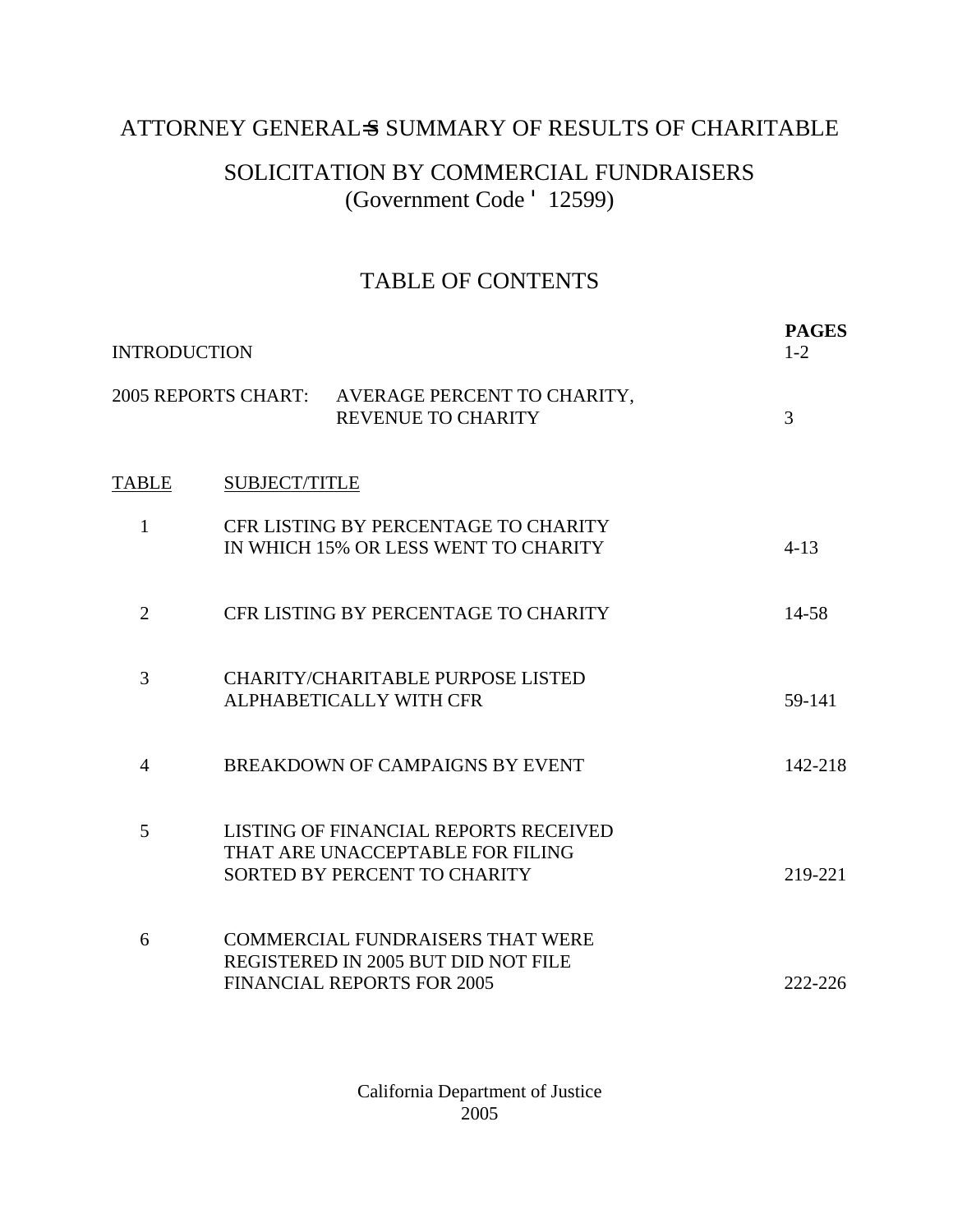*BILL LOCKYER State of California Attorney General DEPARTMENT OF JUSTICE* 



1300 I STREET P.O. BOX 903447 SACRAMENTO, CA 94203-4470 Public: (916) 445-2021 Facsimile: (916) 444-3651 E-Mail: http://ag.ca.gov/charities/

#### **ATTORNEY GENERAL'S SUMMARY OF RESULTS OF CHARITABLE SOLICITATION BY COMMERCIAL FUNDRAISERS**

The term "commercial fundraiser" refers generally to a person or corporation that is a for-profit business and contracts with charities, for compensation, to raise money on their behalf.

The commercial fundraiser charges charities a flat fee or a percentage of the contributions collected on behalf of the charities. It is important to note, however, that most of the 93,000 charities registered with the Attorney General do *not* use commercial fundraisers to raise funds.

By law, commercial fundraisers are required to register and file annual financial disclosure reports with the Attorney General's Registry of Charitable Trusts. The data here covers activities for 2005 that were reported by commercial fundraisers in 2006.

Historical figures show that a campaign conducted by a commercial fundraiser returns, on average, less than 50 percent of the contributions to the charity. The rest is retained by the commercial fundraiser as a fundraising fee. This summary reflects the results of solicitation campaigns by commercial fundraisers in 2005, as stated in the annual financial reports filed with the Attorney General. In 2005, commercial fundraisers collected a total of about **\$332.8** million in charitable contributions within this state. The return to charity from the average commercial fundraiser campaign was **36.48** percent. These figures represent an increase in charitable contributions from 2004 of approximately **\$39** million (**13%**), with the average percent to charity remaining the same.

The "Average Percent to Charity" shown for this and past years was obtained by taking the percentage of contributions returned to charity for each solicitation campaign, adding the individual percentages together, and dividing by the number of campaigns, thus obtaining the "percent to charity" for the average campaign. A second table shows overall revenue raised and overall revenue to charity. Calculation of the percentage of charitable contributions going to charity using these overall figures is skewed by a few individual campaigns with revenue figures that are very high in comparison to most campaigns. Because these overall figures do not yield a "percent to charity" that is reflective of the average campaign, they have not been used in calculating the "Average Percent to Charity".

The following summarizes the total number of commercial fundraising campaigns that yielded specific percentages to charities: more than 50% to charity (**220**), between 31% and 50% to charity (**120**), between 21% and 30% to charity (**55**), between 16% and 20% to charity (**85**), and 15% and less to charity (**174**).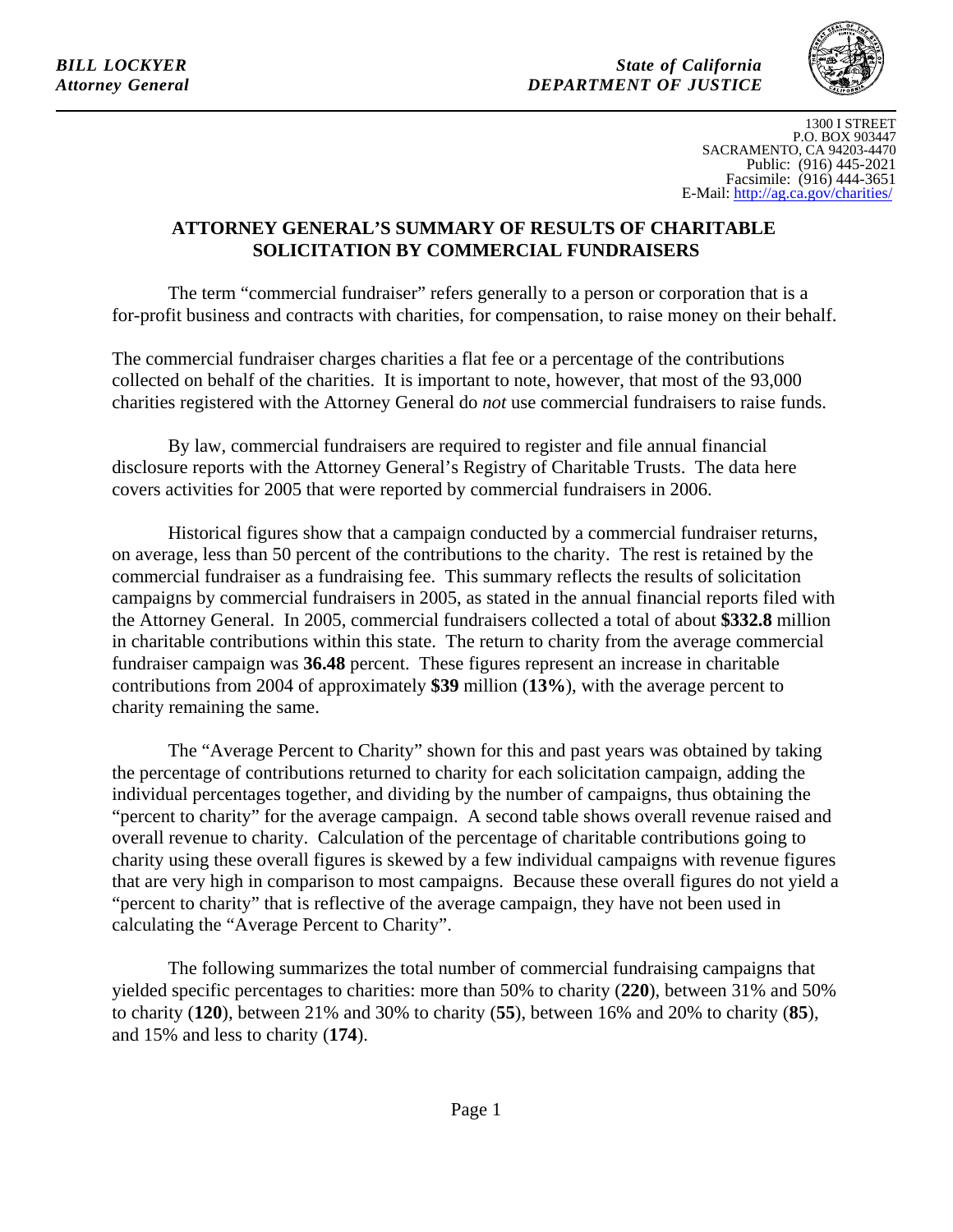It is important to note that the information in this summary is taken unedited from reports filed by the charities and fundraisers themselves. To be accepted by the Attorney General, the reports must be signed by the commercial fundraisers *and* officers of the charities for whom the solicitations were made. The actual reports should be consulted for more complete information provided by the filers. You may review the reports, as well as a wealth of information about charities and fundraising, on the Attorney General's Internet website:

#### **http://ag.ca.gov/charities/**

The Attorney General also publishes a Guide to Charitable Giving for Donors. You may obtain a Guide at the Attorney General's Internet website, or write to the Attorney General's Public Inquiry Unit, P.O. Box 944255, Sacramento, California 94244.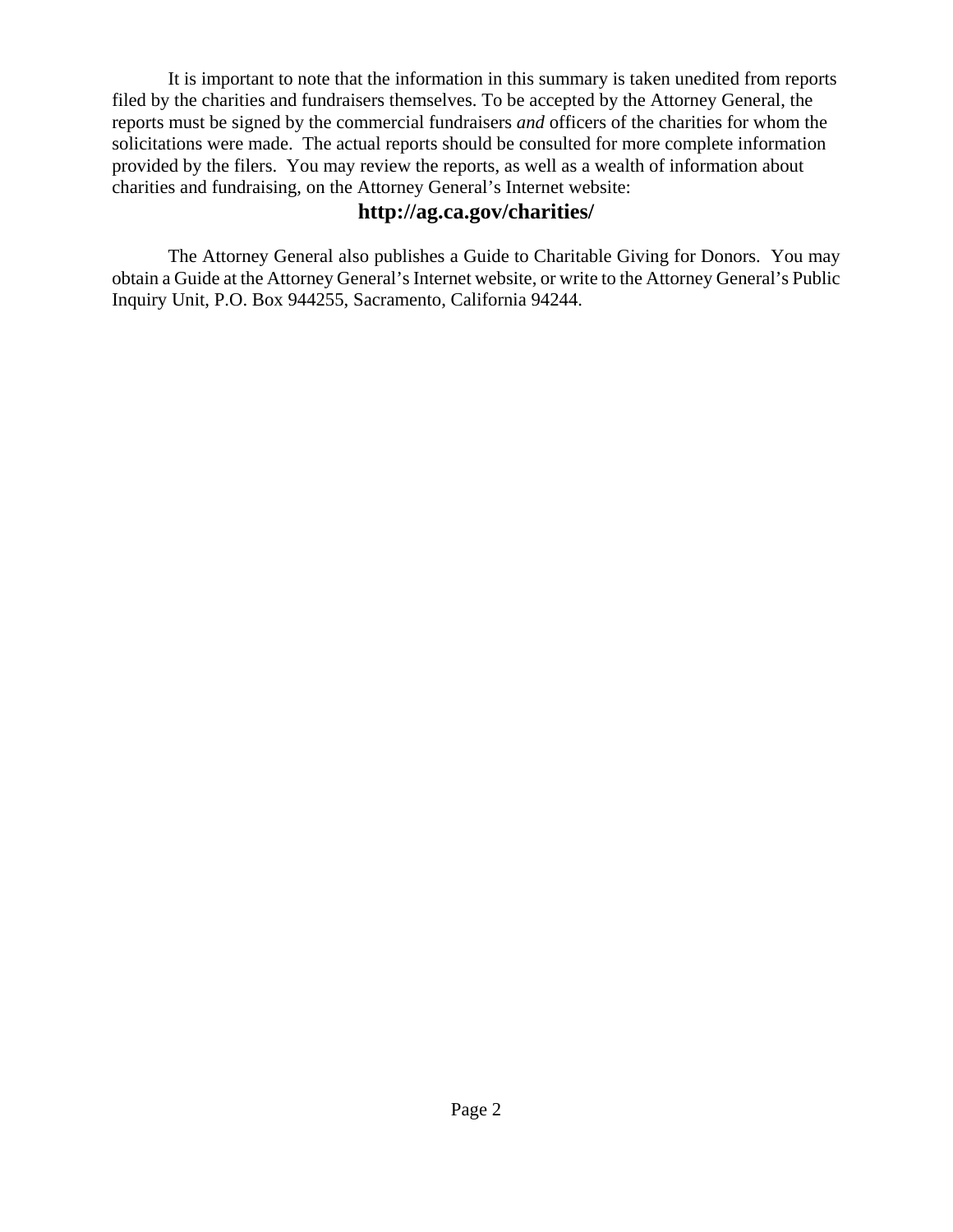# **Commercial Fundraisers 2001-2005**

## **Average Percent to Charity**



\*Note: Number of Campaigns



### **Revenue to Charity**